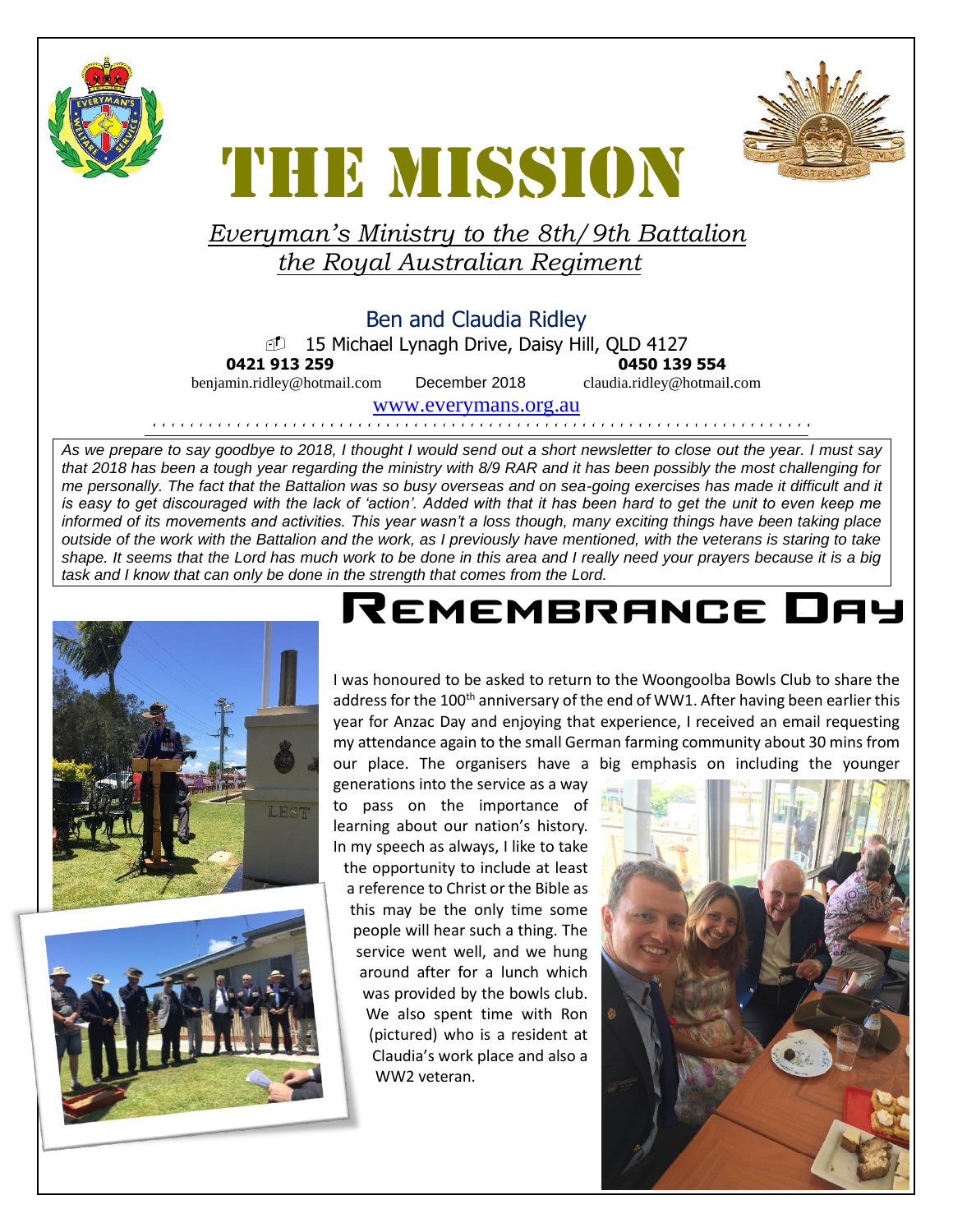### 42 for 42



Last year I was invited to participate in an event called '42 for 42' that was organised by veterans that were raising money for their charity. They are aiming to build a memorial at Suncorp Stadium for the fallen from the war in Afghanistan. This year was the  $3<sup>rd</sup>$  year running for the event and I was invited to set up a stall for their family day event that took place during the course of the weekend. The number 42 comes from the 41 soldiers killed in Afghanistan with the  $42<sup>nd</sup>$  being for all the suicides that have occurred as a result of PTSD after coming back from the war. Teams are put together and they take turns in walking around the stadium over the 42 hour period sharing a load of 42 kg. This year I brought Mason Eagleton who is in the process of joining the Everyman's

team. We set up the truck and gave out some Bibles and tracts and had a few conversations about the Lord, we even had a visit from my wife and our Barbara and her son Thomas who enjoyed some of the entertainment.